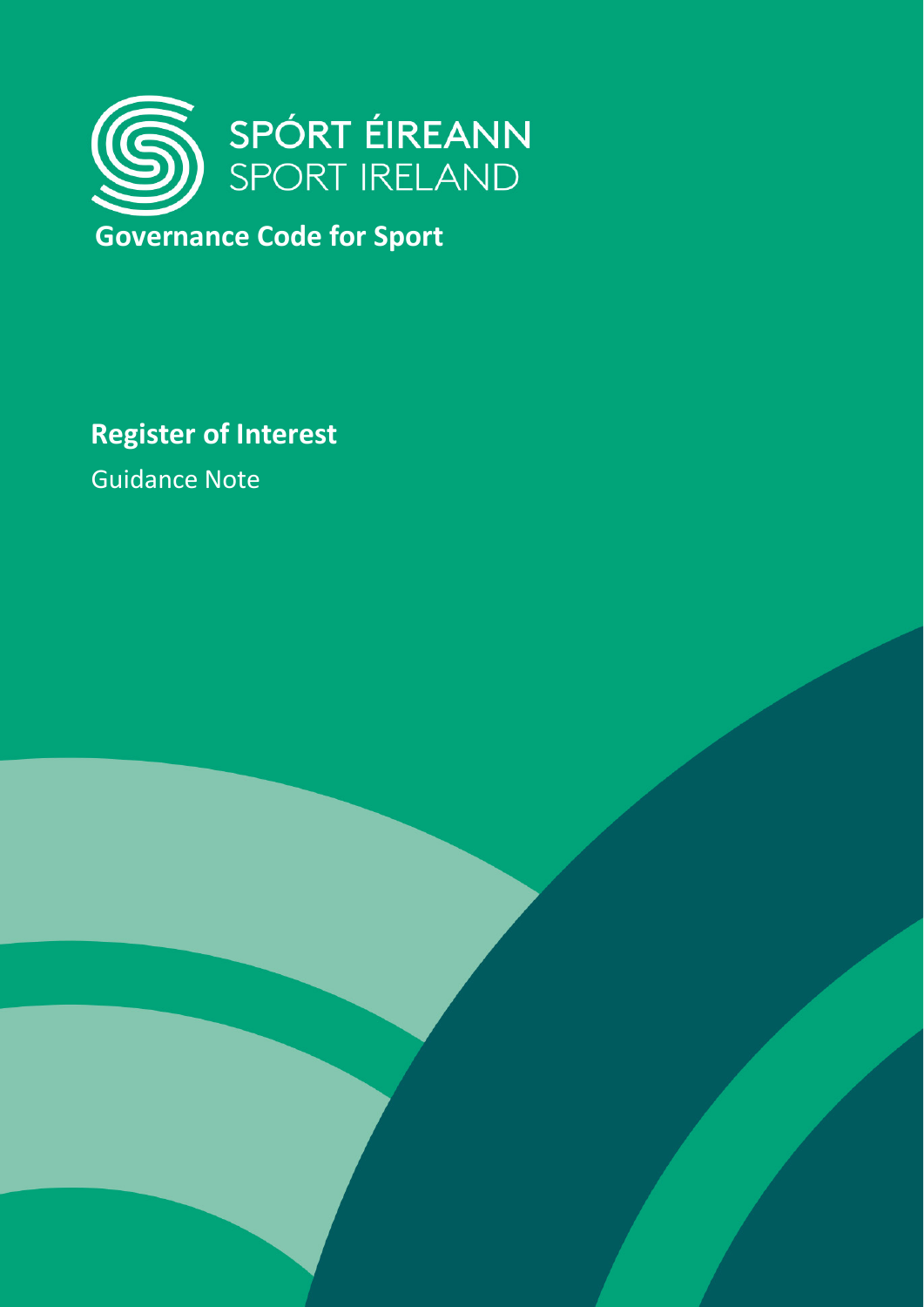

# **Disclaimer**

Sport Ireland is making available a range of resources including guidance notes, policy documents and templates for selected areas aligned to the Governance Code for Sport which will support sport organisations, boards, management and staff in the development of relevant governance processes and procedures particular to their own organisation.

For the avoidance of doubt, the final decision on the nature, type, extent and format of approved governance policies, procedures and processes for each organisation is a matter for the board / highest governing structure of the organisation and the resources and material provided may assist the approval process.

This document is not, nor is it intended to be, a definitive statement of the law and it does not constitute legal advice. This document is not a substitute for professional advice from an appropriately qualified source and it is recommended that sport organisations consult their governing document or obtain their own independent legal advice where necessary.

Sport Ireland does not accept any responsibility or liability for any errors, inaccuracies or omissions in this document.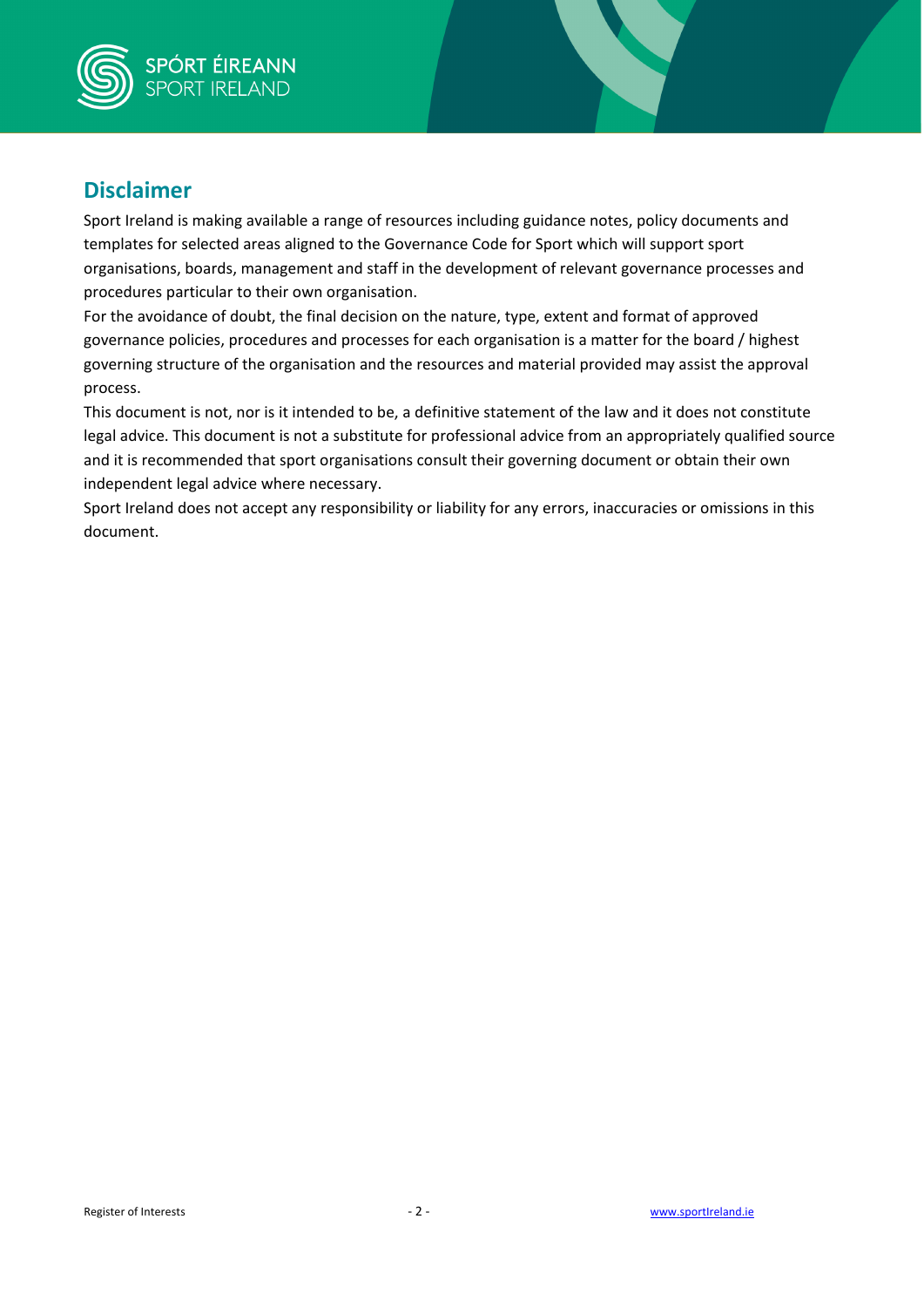

### **Purpose**

The purpose of the register is to provide up to date and accurate information about the interests of persons which might influence their judgement, decision making and actions, or which might be perceived by a reasonable member of the public as doing so when it comes to the matters of your organisation. A register of interests in aligned to Principle 5 of the Sport Code which addresses 'Behaving with integrity'. It is expected that integrity includes being honest, fair and independent, as well as understanding, declaring and managing conflicts of interest and conflicts of loyalties, and protecting and promoting the organisation's reputation. The person and their connections should be considered within this context.

### **Connected Person**

According to the Ethics in Public Office Acts 1995 and 2001, any question whether a person is connected with another shall be determined in accordance with the following provisions (any provision that one person is connected with another person being taken to mean also that that other person is connected with the firstmentioned person):

(i) a person is connected with an individual if that person is a relative of the individual,

(ii) a person, in his or her capacity as a trustee of a trust, is connected with an individual who or any of whose children or as respects whom any body corporate which he or she controls is a beneficiary of the trust,

(iii) a person is connected with any person with whom he or she is in partnership, (iv) a company is connected with another person if that person has control of it or if that person and persons connected with that person together have control of it,

(v) any two or more persons acting together to secure or exercise control of a company shall be treated in relation to that company as connected with one another and with any person acting on the directions of any of them to secure or exercise control of the company;

For the purposes of determining matters concerning ethics and conflicts of interests under any rule of law or enactment—

(a) with respect to a person, a reference to a "connected person" or a "connected relative" of that person shall be construed as including the person's civil partner and the child of the person's civil partner who is ordinarily resident with the person and the civil partner, and

(b) a declaration that must be made in relation to a spouse of a person shall also be made in relation to a civil partner of a person Section 97(1), Civil Partnership and Certain Rights and Obligations of Cohabitants Act 2010.

In the even you require further clarification on the status of an individual, please consult legal advice.

## **Scope**

This policy applies to all connected persons of your organisation. In accordance with best practice, a register of Board (and committee) members' interests will be established and maintained by the Company Secretary. This register will be accessible by members of the Board.

The Board is responsible for behaving in accordance with the highest standards of ethics and ensuring they operate in compliance with Conflicts of Interest procedures, Gift and Hospitality policy, Ethics obligations, the obligation to keep information confidential and other obligations as set out in the board member code of conduct.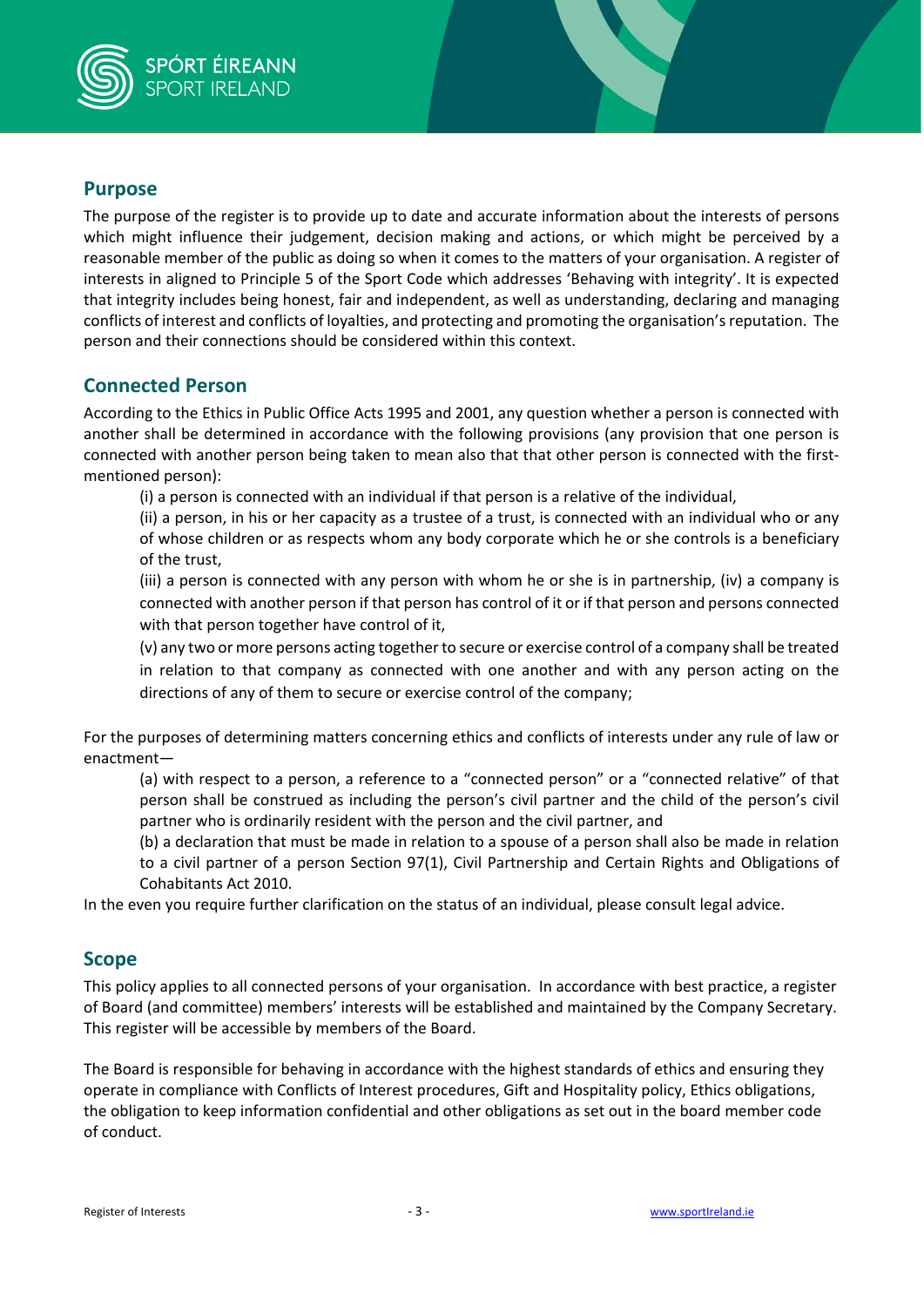

## **Register of Interests**

A register of interest declaration is to be completed by all persons, annual or mid-year, and if new information/relationships/conditions/ circumstances necessitate. In addition to the register, any discussion at Board level may necessitate persons to consider their interests to specific agenda items, and they must notify the Chairperson/ Secretary/Board immediately before discussions commence. These should be declared, in addition to the register of interest form to ensure real time awareness of any conflicts of interest. Any uncertainty regarding a particular interest should be supported by advice (e.g. legal). If a Board member is in doubt as to whether or not they are in a position of (conflict of) interest, they should be prudent and err on the side of caution and openness and declare their possible interest immediately. The Company Secretary, in consultation with the Chairperson as appropriate, will be able to provide advice to any Board member who has a query about a declarable interest. Once an interest is declared, the Board may decide to:

- $\Box$  Permit full participation by the person.
- $\Box$  Permit participation by the person in the discussion but require abstention in the final decision.
- $\Box$  Require the person to leave the meeting before the discussion.

The person themselves may also decide to leave the meeting even when the Board consider that the declared interest is immaterial or not relevant to the item being discussed or the decision being made. The minutes should reflect all activity in relation to interest declaration and outcomes in relation to the above process. The Board shall review the adequacy of the register of interest process on an annual basis.

## **Conflict of Interest**

It is acknowledged that Members contribute their expertise and their unique insights to the Boards/organisational decisions. In making such contributions, the member is not acting in a representative capacity but as part of the collective Board and is required to respect and safeguard the collective decision of the Board on any matter. In the carrying out of their duties, members need to be aware of real or perceived conflicts of interest and conflicts of loyalty

Key aspects of the interest register should include disclosure of any conflicts of interest, conflicts of loyalty, and expected behaviours. Each board and committee member should sign and acknowledge the obligations on them as outlined in the code of conduct.

A conflict of interest occurs when a Board member' private, business, or professional interests (including that of a relative, partner or connected party) can influence or compete with his/her duties as a Board member of the organisation in a manner which may unduly influence the proper fulfilment of his/her fiduciary duty towards the organisation.

## **Conflict of Loyalty**

A conflict of loyalty arises where a board member may be involved in board decisions and maybe (or perceived to be) potentially influenced by considerations other than the best interests of the organisation. This might happen when the board member has come onto the Board as a nominee of a particular group, and this situation may cause the board member to think that they should act primarily in the interests of the grouping that nominated them as distinct from the interests of the organisation. The following is recommended:

 $\Box$  Board members will always act in the interests solely of your organisation as their board member, rather than acting in the interests of any grouping whom they otherwise represent.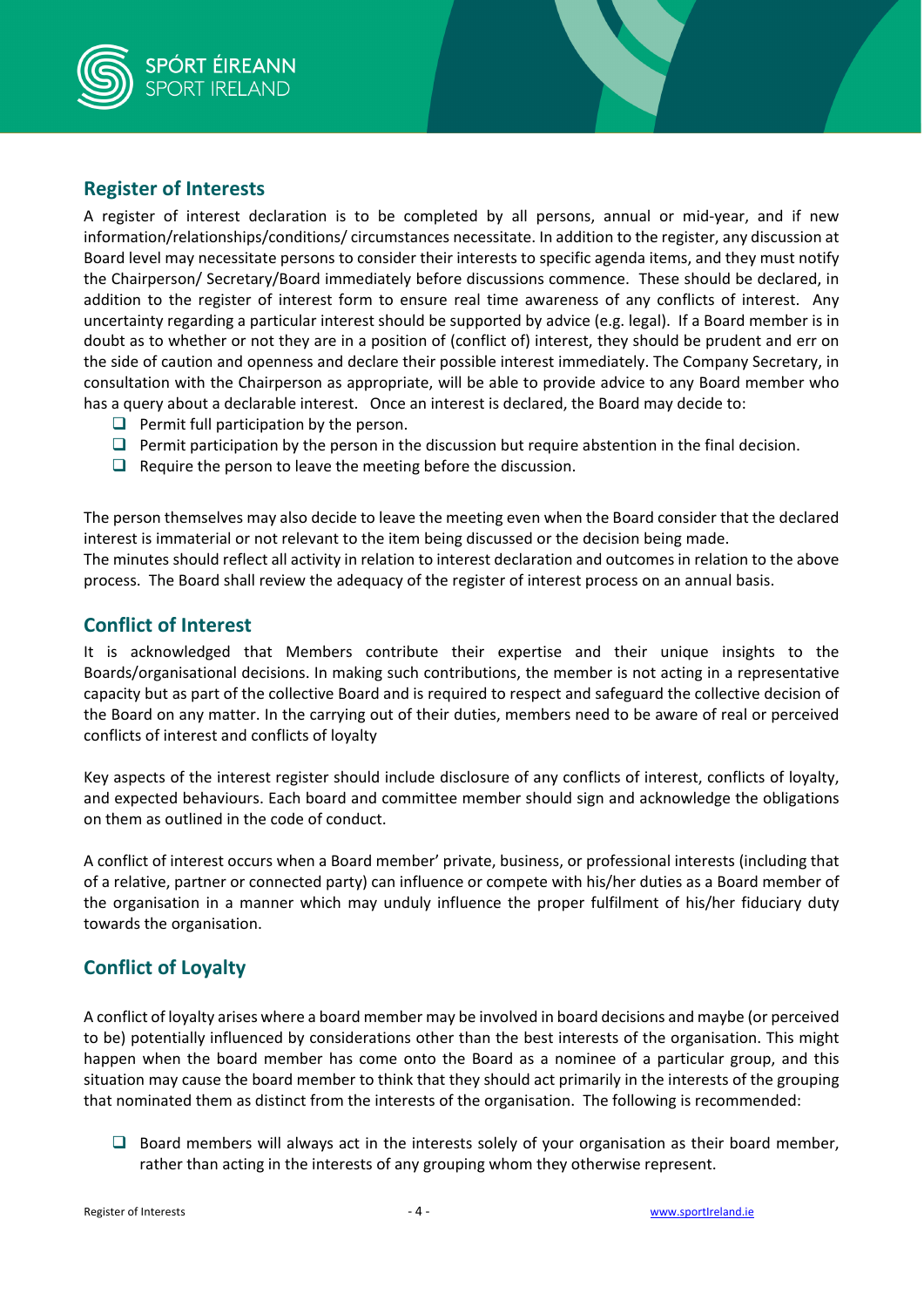

- $\Box$  Board members will declare any conflict of loyalty or any circumstance that might be viewed by others as a conflict of loyalty as soon as it arises.
- $\square$  Board members will submit to the judgment of the Board and do as it requires regarding potential conflicts of loyalty.
- $\Box$  Conflicts of loyalty may be sufficiently serious to amount to conflicts of interest.

The process for recording declarations of conflicts of interest/loyalty for Board members extends to any Committee members (see nominations committee note). Each member of the Committee will take personal responsibility to declare any potential conflict of interest/loyalty arising in relation to any items on the agenda for Committee meetings. The Committee will specify its procedures where a conflict of interest/loyalty arises in the context of a particular agenda item, including a requirement that the relevant member brings the potential conflict of interest/loyalty to the attention of the Chairperson and, where necessary,

- $\Box$  Permit full participation by the person.
- **Permit participation by the person in the discussion but require abstention in the final decision.**
- $\Box$  Require the person to leave the meeting before the discussion.

The person themselves may also decide to leave the meeting even when the Committee or Chairperson consider that the declared interest is immaterial or not relevant to the item being discussed or the decision being made.

Similar arrangements should apply in relation to meeting documentation, with documentation relating to the item not being made available to the member. This should be noted in the minutes of the meeting.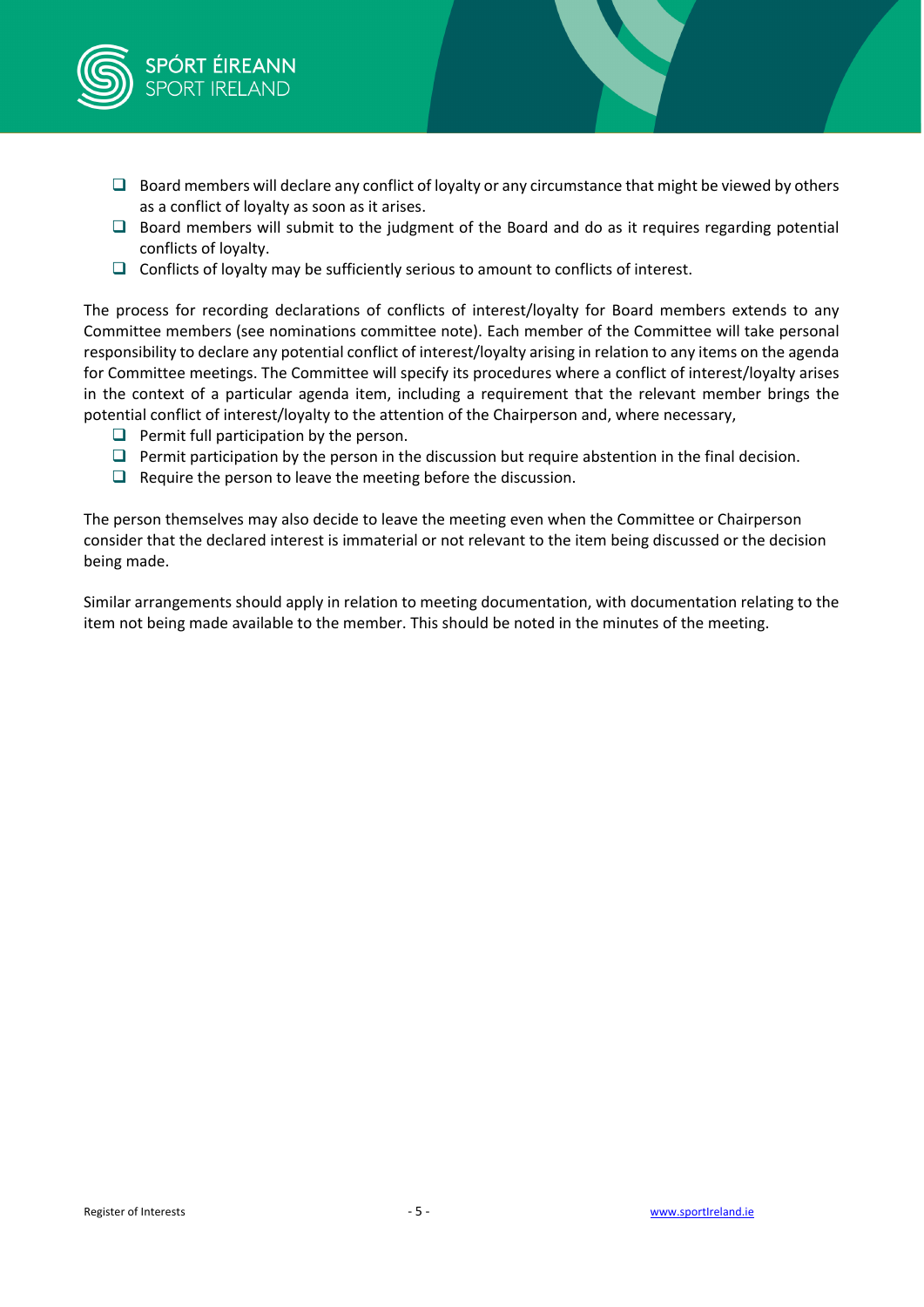

# **APPENDIX SAMPLE REGISTER OF INTEREST - FORM**

**Personal details** 

| <b>Directorships</b>                                                                                                                                                                                                                                                                                                         |
|------------------------------------------------------------------------------------------------------------------------------------------------------------------------------------------------------------------------------------------------------------------------------------------------------------------------------|
|                                                                                                                                                                                                                                                                                                                              |
|                                                                                                                                                                                                                                                                                                                              |
| Other information you believe maybe relevant:                                                                                                                                                                                                                                                                                |
| <b>Beneficial Interests in Companies</b>                                                                                                                                                                                                                                                                                     |
| Details of any financial or material support that you receive from an organisation and any ownership interests.                                                                                                                                                                                                              |
|                                                                                                                                                                                                                                                                                                                              |
|                                                                                                                                                                                                                                                                                                                              |
|                                                                                                                                                                                                                                                                                                                              |
| Other information you believe maybe relevant:                                                                                                                                                                                                                                                                                |
| <b>Other Employment Details (for employees?)</b>                                                                                                                                                                                                                                                                             |
| Details of any other employment.                                                                                                                                                                                                                                                                                             |
|                                                                                                                                                                                                                                                                                                                              |
|                                                                                                                                                                                                                                                                                                                              |
| Details of Activity: Details and Activity:<br>the control of the control of the control of the control of the control of the control of the control of the control of the control of the control of the control of the control of the control of the control of the control<br>Other information you believe maybe relevant: |
| <b>Other Remunerated Positions</b>                                                                                                                                                                                                                                                                                           |
| Details of any other remunerated positions held.                                                                                                                                                                                                                                                                             |
|                                                                                                                                                                                                                                                                                                                              |
|                                                                                                                                                                                                                                                                                                                              |
| <b>Details of Activity:</b><br>Other information you believe maybe relevant:                                                                                                                                                                                                                                                 |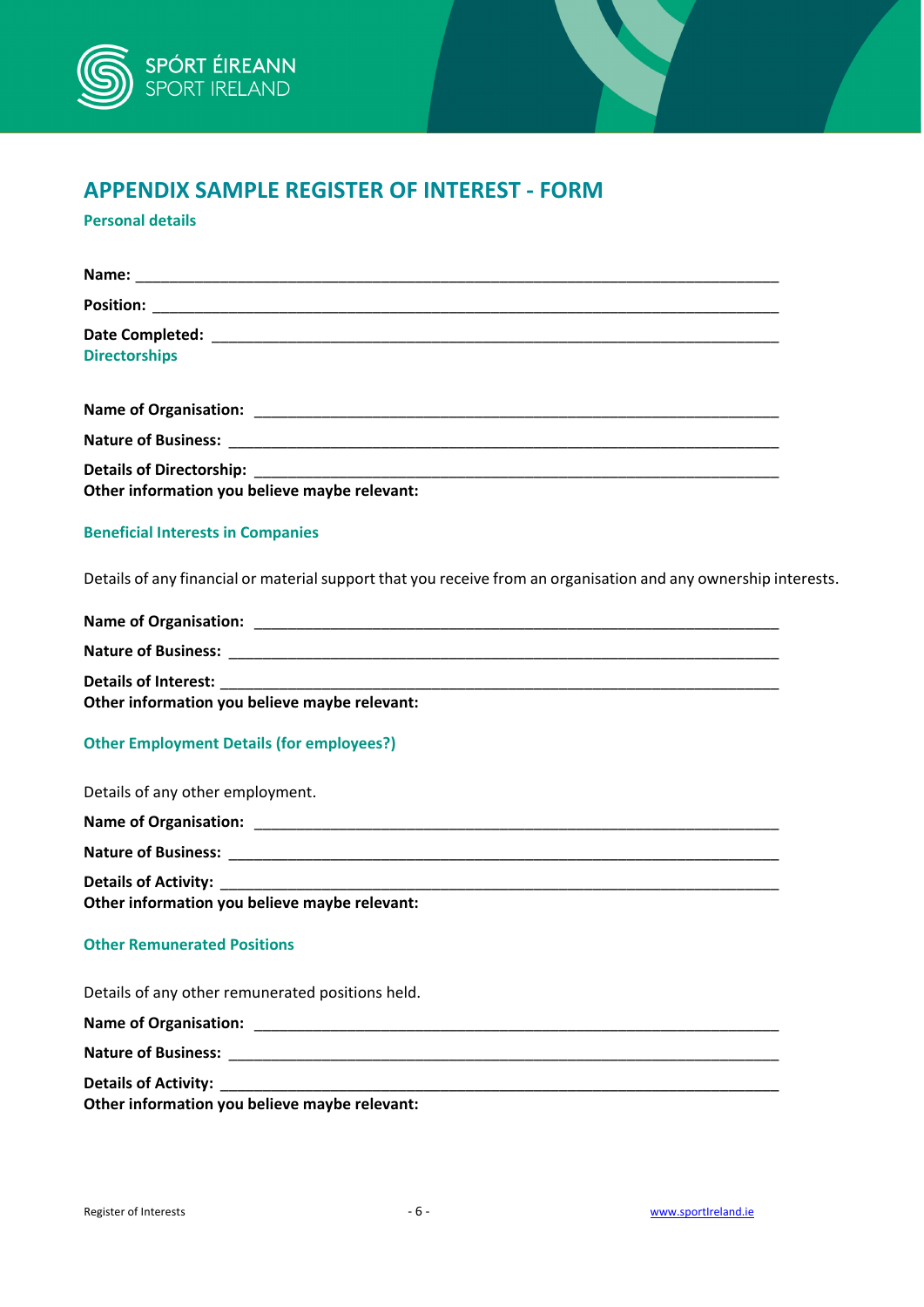

#### **Other Remunerated Positions**

Any contract to which the person concerned was a party or was in any other way, directly or indirectly engaged in activity with this organisation.

| <b>Name of Organisation:</b> |  |
|------------------------------|--|
| <b>Nature of Business:</b>   |  |

Description of contract for supply of goods or services: \_ **Other information you believe maybe relevant:**

### **Member of formal groups including voluntary positions**

| <b>Name of Organisation:</b>                  |  |
|-----------------------------------------------|--|
| <b>Nature of Business:</b>                    |  |
| <b>Details of Interest:</b>                   |  |
| Other information you believe maybe relevant: |  |

**Business, social or professional relationship with individuals/businesses who may have business relationships with your organisation or any associated entities.** 

| <b>Name of Organisation:</b>                  |  |
|-----------------------------------------------|--|
| <b>Nature of Business:</b>                    |  |
| <b>Details of Interest:</b>                   |  |
| Other information you believe maybe relevant: |  |

#### **Political Office**

Details of any political office held, if applicable

#### **Other Relevant activity**

Details of any other interests/matters you feel should be identified which might affect you in the carrying out of your duties. These interest/matters as considered relevant are as perceived by a reasonable member of the public.

## **Obligations**

- 1. This form, duly signed by you, should be completed and returned not later than [insert relevant date here]
- 2. Declaration may include the following language:

I HEREBY CERTIFY THAT THIS FORM CONTAINS A CORRECT RETURN OF EVERY INTEREST.